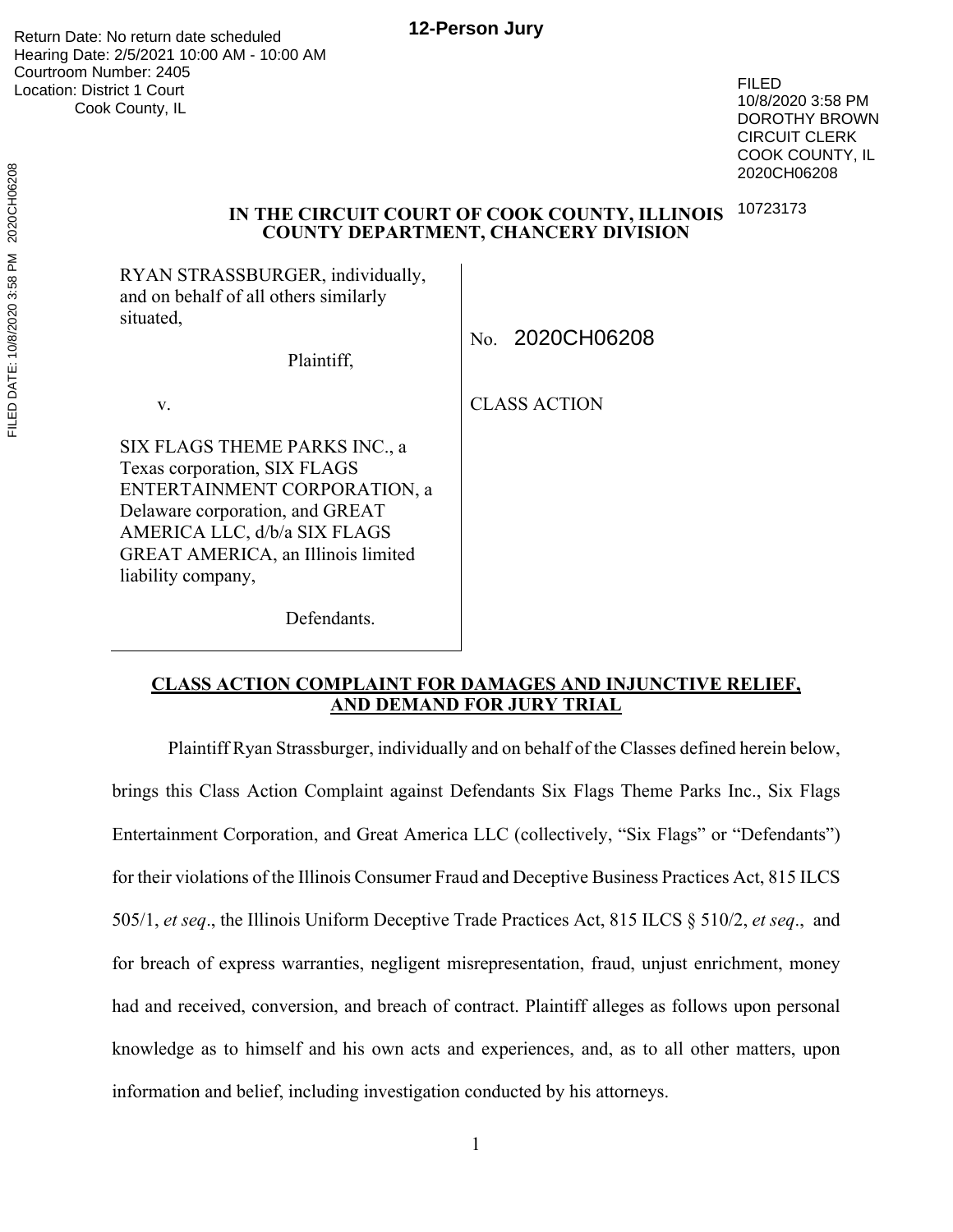#### **FACTS COMMON TO ALL CAUSES OF ACTION**

1. Six Flags has made the unconscionable decision to keep charging its hundreds of thousands of membership and season pass holders monthly membership fees while closing 100 percent of its theme parks as the novel coronavirus, COVID-19, rages throughout the world and the United States economy has gone into a deep recession.

2. Six Flags is the "largest regional theme park operator in the world and the largest operator of waterparks in North America based on the number of parks … operate[d]. Of [its] 26 regional theme parks and waterparks, 23 are located in the United States, two are located in Mexico and one is located in Montreal, Canada."<sup>1</sup> Six Flags Great America – one of its largest theme parks in the United States – is located in Gurnee, Illinois. Another Six Flags theme park – Six Flags Hurricane Harbor Rockford – is located in Cherry Valley, Illinois.

3. To access Defendants' parks, the vast majority of customers sign up for a monthly membership, paying a set fee every month along with an initiation fee. Monthly membership fees range between \$7.85 to \$42 per month depending on level purchased and any applicable incentives.

4. To sign up for Defendants' memberships, customers provide Defendants with their credit card or debit card information. Defendants then automatically charge their customers' credit or debit cards as payments are due on a monthly basis.

5. On March 13, 2020, Defendant announced that all of its parks would be closed through the end of March due to COVID-19.<sup>2</sup> On March 30, 2020, Defendant "announced that all

<sup>1</sup> https://otp.tools.investis.com/clients/us/sixflags1/SEC/sec-

show.aspx?Type=html&FilingId=13938752&CIK=0000701374&Index=10000

<sup>2</sup> https://www.foxla.com/news/six-flags-magic-mountain-latest-socal-theme-park-to-announce-temporary-closureamid-coronavirus-concerns.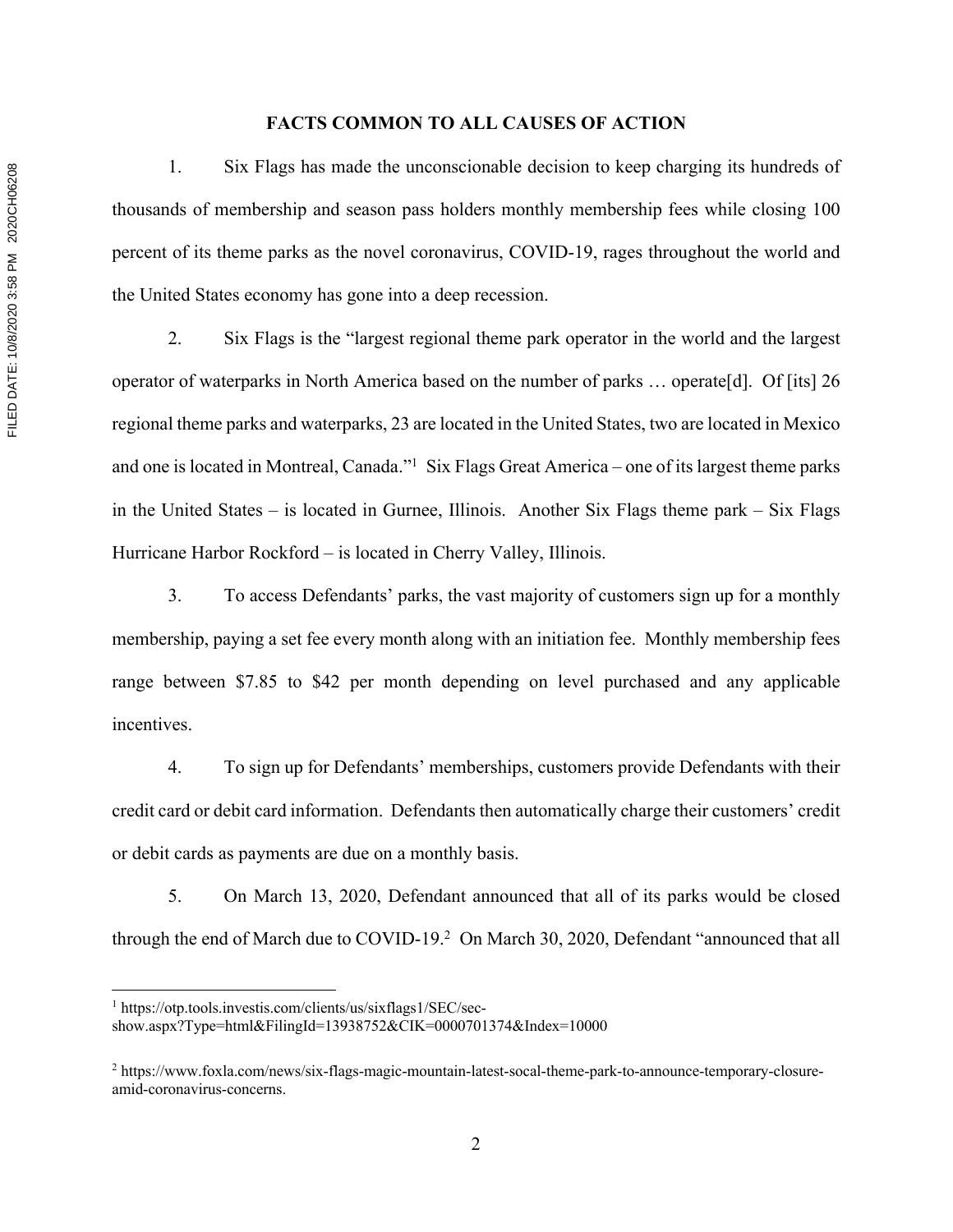FILED DATE: 10/8/2020 3:58 PM 2020CH06208 FILED DATE: 10/8/2020 3:58 PM 2020CH06208

the company's parks will remain closed until mid-May, or as soon as possible thereafter, reflecting federal and local restrictions in place to mitigate the spread of COVID-19."3

6. However, unlike other companies, Defendants continued charging their customers full price monthly payments fees even though every park they own was closed through at least mid-May, and the vast majority of parks remain closed to this day.

7. Defendants are able to unilaterally charge their customers monthly fees without their consent, as they are in possession of their customers' debit and credit card information. Thus, Defendants have made the deliberate decision to bilk their customers on a monthly basis as the country is effectively shut down.

8. The sole reason Defendants' customers pay monthly membership fees is to have *access* to Defendants' parks, which for some parks is advertised as being available every day of the year. Now, however, Defendants are charging their customers full price while denying customers all access to all parks nationwide, while simultaneously refusing to reimburse customers for payments already made while parks are closed.

9. Plaintiff seeks relief in this action individually, and on behalf of all of Defendants' customers nationwide that have paid or were charged fees while Defendants' parks were closed for violations of the Illinois Consumer Fraud and Deceptive Business Practices Act, 815 ILCS 505/1, *et seq*., the Illinois Uniform Deceptive Trade Practices Act, 815 ILCS § 510/2, *et seq*., and for breach of express warranties, negligent misrepresentation, fraud, unjust enrichment, money had and received, conversion, and breach of contract.

10. Accordingly, this Complaint seeks an Order: (i) requiring Defendants to cease the unlawful activities discussed herein; and (ii) awarding damages to Plaintiff and the proposed

<sup>3</sup> https://investors.sixflags.com/news-and-events/press-releases/2020/03-30-2020-161511960 (last visited April 8, 2020).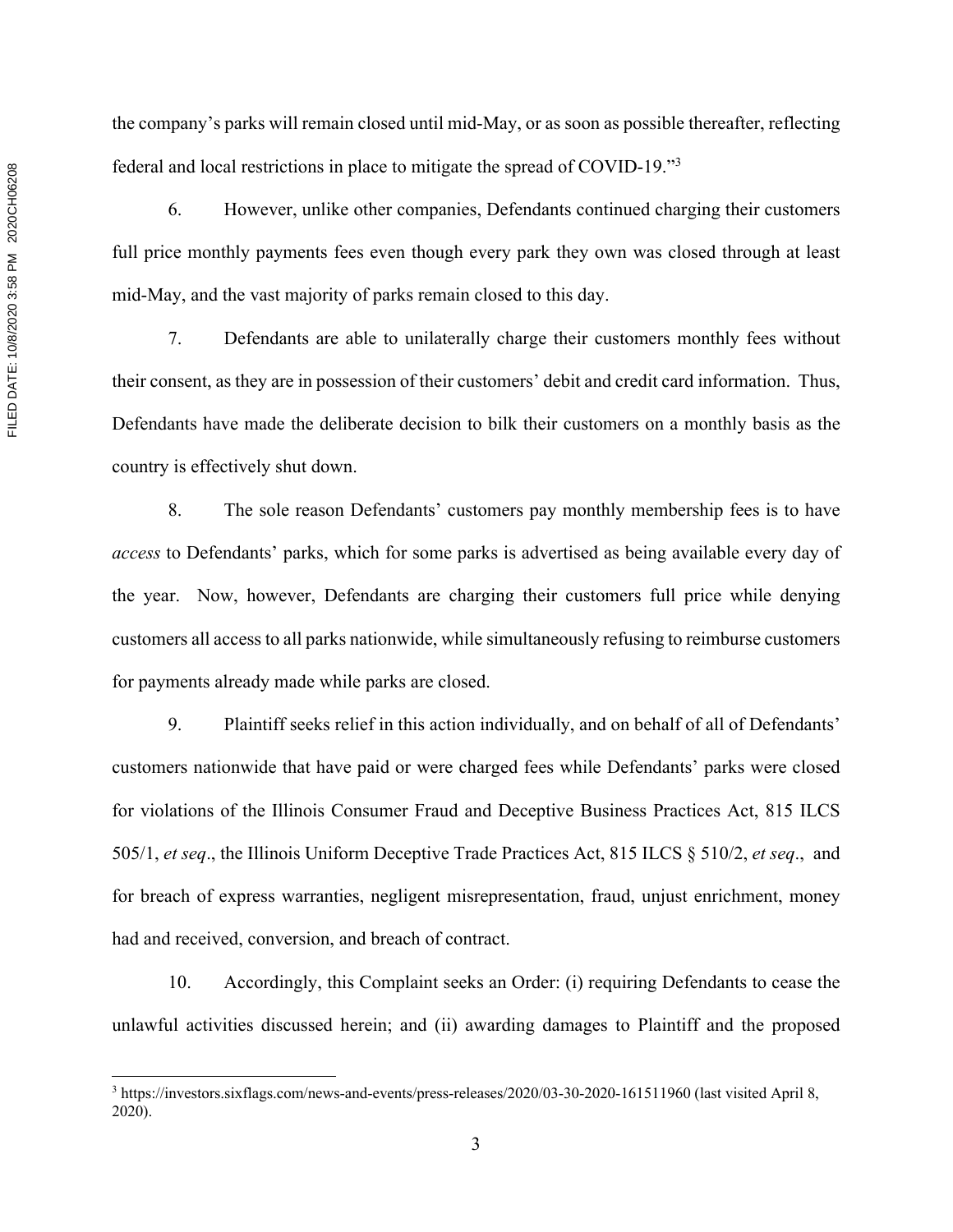Classes.

#### **PARTIES**

11. Plaintiff Ryan Strassburger is a natural person and citizen of Illinois, residing in Chicago. Mr Strassburger holds a monthly membership (the Gold Plus membership) with Defendants for access to their parks. Plaintiff has been a month-to-month member since at least 2019. On March 13, 2020, Defendants closed all of their parks nationwide, including the Six Flags Great America park that Plaintiff attended in Gurnee, Illinois. However, Defendants continued charging Plaintiff's card in the full amount of his month-to-month membership from March 2020 through at least July 2020, when Plaintiff did not have access to any of Defendants' parks. Further, Defendants have not refunded Plaintiff any part of his monthly fee for March 13 to date, when Defendants' parks were closed. Plaintiff signed up for Defendants' month-to-month membership with the belief and on the basis that he would have access to Defendants' parks every day of the typical season – and especially in the summer time. Plaintiff would not have paid for the membership, or would not have paid for it on the same terms, had he known that he would not have access to any of Defendants' parks.

12. Defendant Six Flags Theme Parks Inc. is a Texas corporation with its principal place of business located at 924 East Avenue J, Grand Prairie, TX 75050.

13. Defendant Six Flags Entertainment Corporation is a Delaware corporation in Grand Prairie, Texas. Defendant is the operator of 26 regional theme parks and waterparks, 23 of which are located in the United States. Two of those parks are located in Illinois.

14. Defendant Great America LLC is an Illinois limited liability corporation with its principal place of business located at 542 N Route 21 Gurnee, Illinois 60031, and is the local operator of Six Flags Great America, the primary park that Plaintiff Strassburger attended.

FILED DATE: 10/8/2020 3:58 PM 2020CH06208 FILED DATE: 10/8/2020 3:58 PM 2020CH06208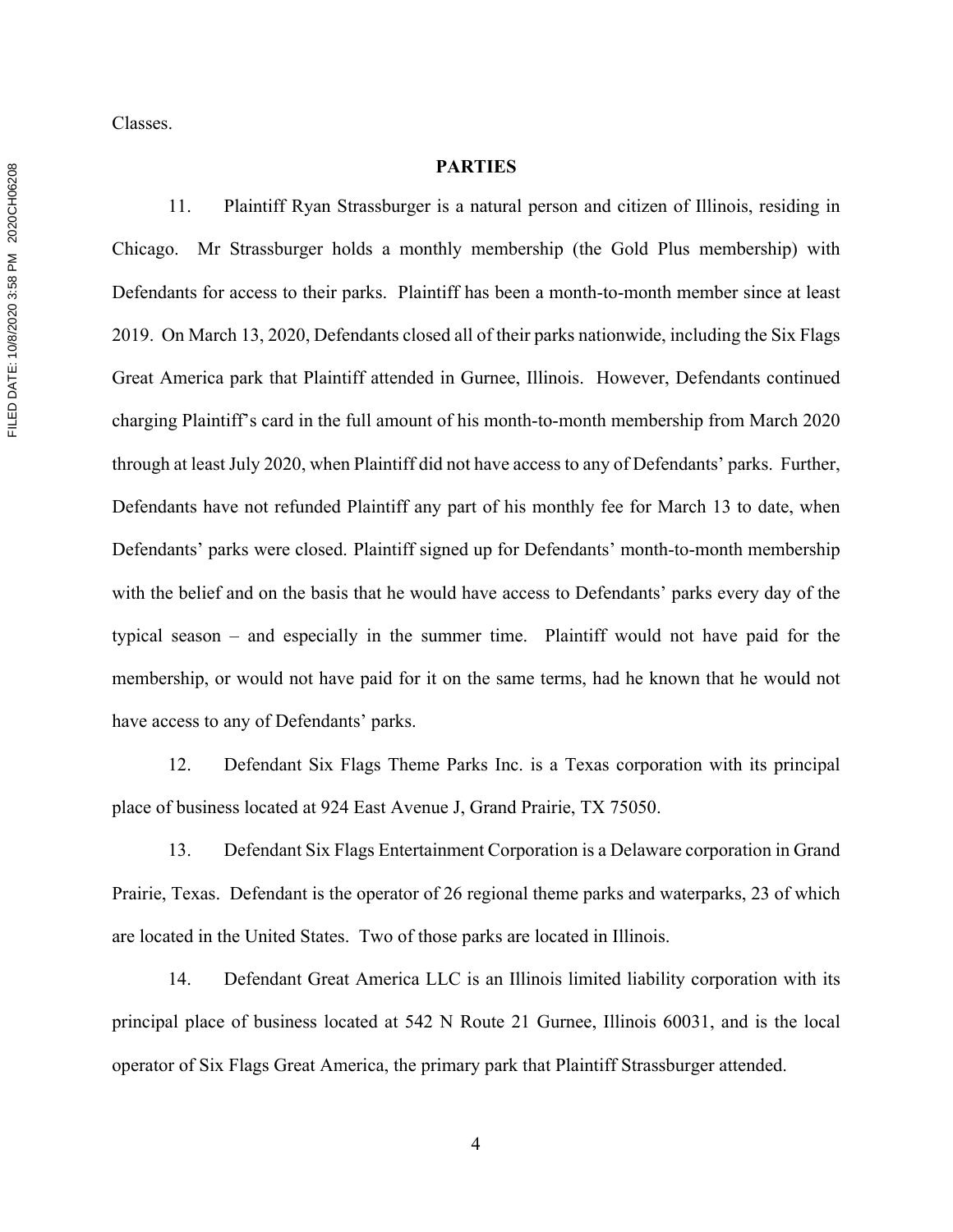#### **JURISDICTION AND VENUE**

15. The Court has personal jurisdiction over Defendants pursuant to 735 ILCS 5/2- 209(b)(4) because Defendants business within this state.

16. Venue is proper in Cook County because Defendants conduct business transactions in Cook County and the causes of action arose, in part, in Cook County.

#### **CLASS ALLEGATIONS**

17. **Class Definitions**: Plaintiff brings this action pursuant to 735 ILCS 5/2-801, *et seq.*, on behalf of himself and a Class consisting of all persons in the United States who were charged fees for memberships while Defendants' parks were closed. Plaintiff also seeks to represent a subclass defined as all members of the Class who were charged fees for memberships while Defendants' parks were closed in Illinois (the "Illinois Subclass"). Excluded from the Class are: (1) any Judge or Magistrate presiding over this action and members of their families; (2) Defendants, Defendants' subsidiaries, parents, successors, predecessors, and any entity in which the Defendants or their parents have a controlling interest and their current or former employees, officers and directors; (3) persons who properly execute and file a timely request for exclusion from the Class; (4) persons whose claims in this matter have been finally adjudicated on the merits or otherwise released; (5) Plaintiff's counsel and Defendants' counsel; and (6) the legal representatives, successors, and assigns of any such excluded persons.

18. **Numerosity**: The exact size of the Classes is unknown and not available to Plaintiff at this time, but it is clear that individual joinder is impracticable. On information and belief, there are at least hundreds of thousands of individuals in the Classes, making joinder of each individual member impracticable. Ultimately, members of the Classes will be easily identified through Defendants' records.

19. **Commonality and Predominance**: Common questions of law and fact exist as to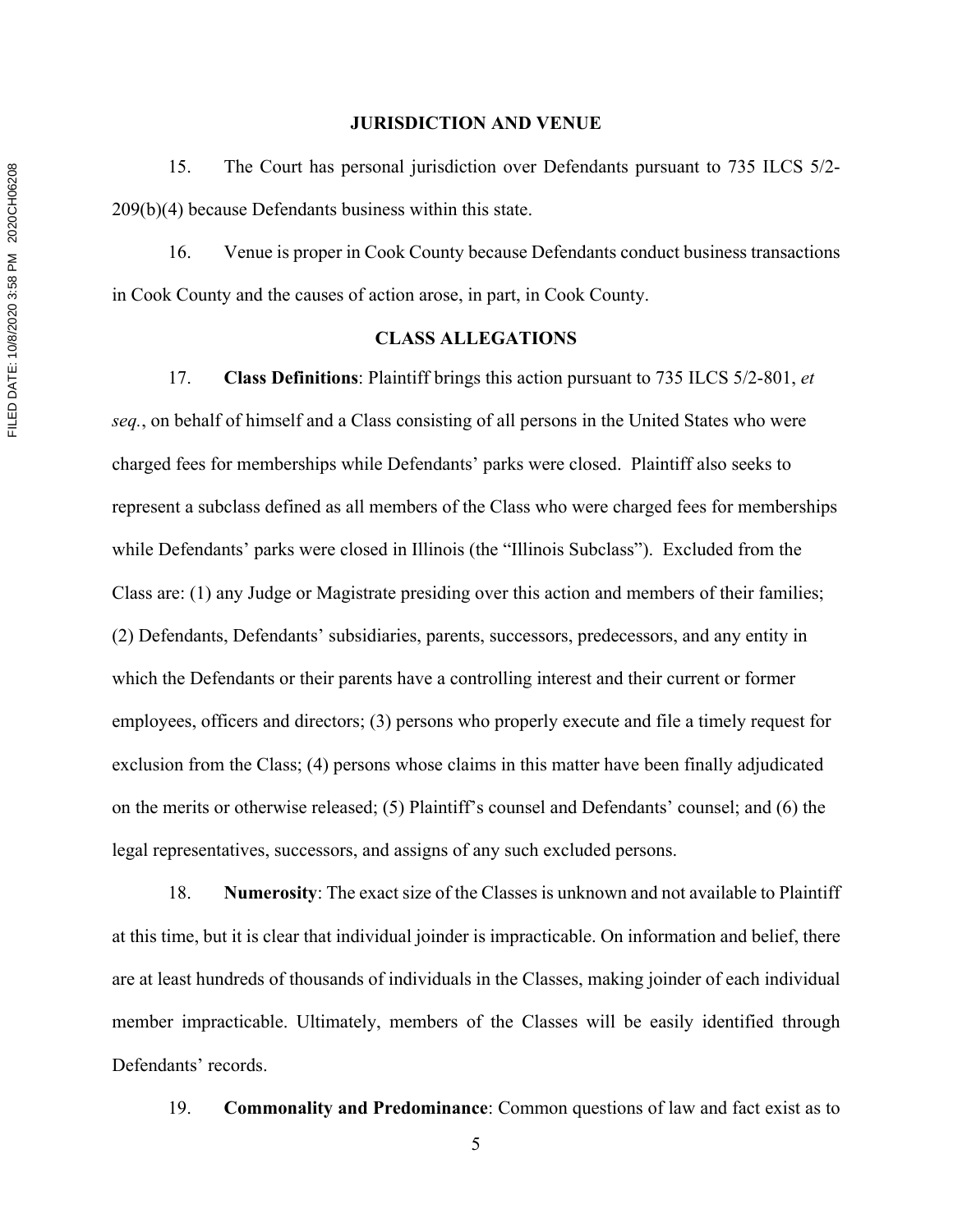all members of the Classes and predominate over any questions affecting only individual members, including, but not limited to whether Defendants have breached their contracts with their customers and whether charging membership fees while Defendants' parks are closed is fraudulent and unlawful.

20. **Adequate Representation**: Plaintiff will fairly and adequately represent and protect the interests of the Classes, and has retained counsel competent and experienced in complex class actions. Plaintiff has no interest antagonistic to those of the Classes, and Defendants have no defenses unique to Plaintiff.

21. **Appropriateness**: This class action is appropriate for certification because class proceedings are superior to all other available methods for the fair and efficient adjudication of this controversy and joinder of all members of the Classes is impracticable. The damages suffered by the individual members of the Classes are likely to have been small relative to the burden and expense of individual prosecution of the complex litigation necessitated by Defendants' wrongful conduct. Thus, it would be virtually impossible for the individual members of the Classes to obtain effective relief from Defendants' misconduct. Even if members of the Classes could sustain such individual litigation, it would not be preferable to a class action because individual litigation would increase the delay and expense to all parties due to the complex legal and factual controversies presented in this Complaint. By contrast, a class action presents far fewer management difficulties and provides the benefits of single adjudication, economies of scale, and comprehensive supervision by a single court. Economies of time, effort, and expense will be fostered and uniformity of decisions will be ensured.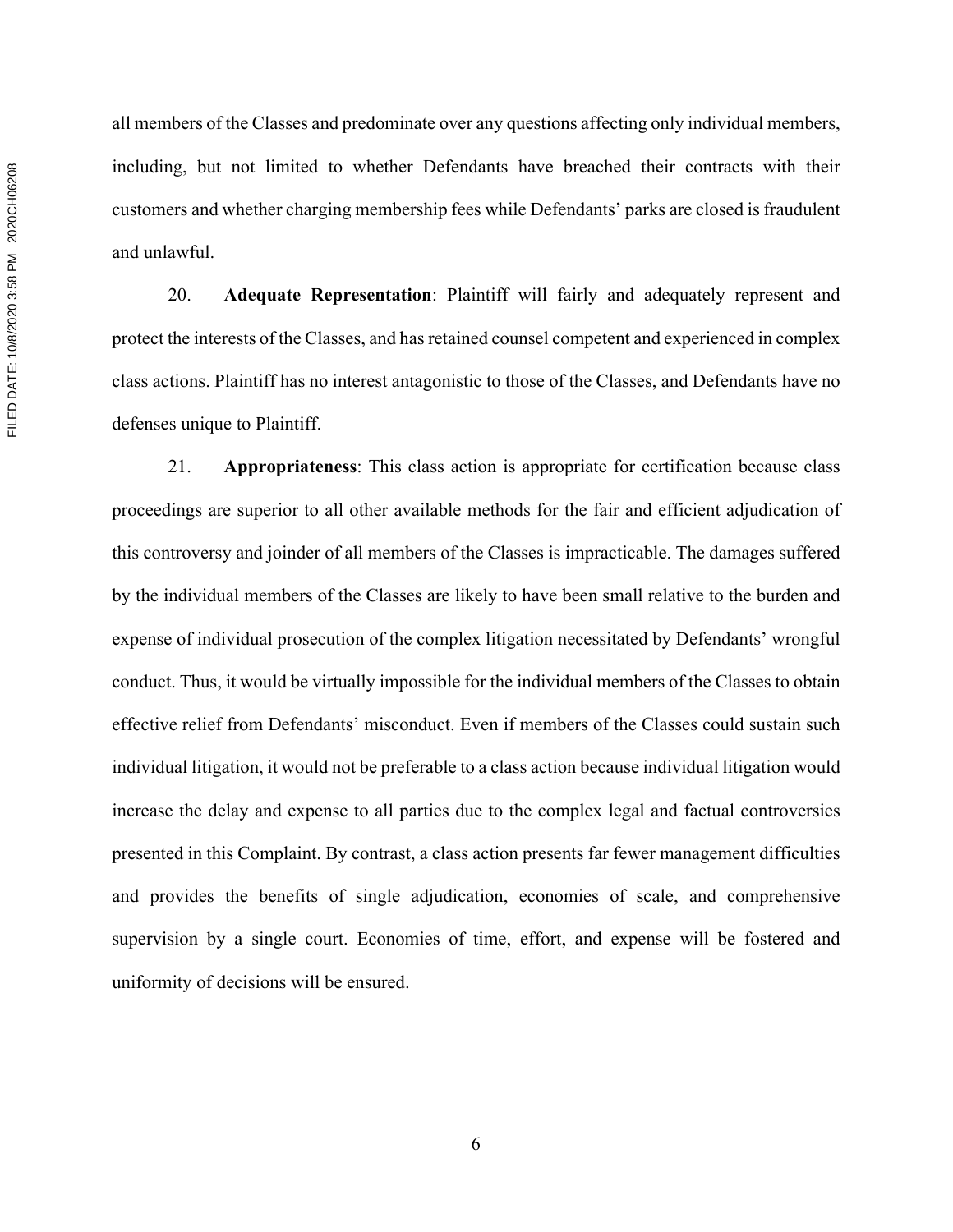## **FIRST CAUSE OF ACTION Violation of the Illinois Consumer Fraud and Deceptive Business Practices Act 815 ILCS 505/1,** *et seq***. (On behalf of Plaintiff and all Classes)**

22. Plaintiff incorporates the foregoing allegations as if fully set forth herein.

23. Plaintiff brings this cause of action against Defendants on behalf of himself and the Class and Illinois Subclass. Alternatively, Plaintiff brings this action on behalf of himself and the Illinois Subclass.

24. Plaintiff asserts that Defendants violated Illinois Consumer Fraud and Deceptive Business Practices Act, 815 ILCS 505/1 *et seq*. ("ICFA"), which prohibits the use of "unfair and deceptive practices" in the conduct of trade or commerce. The ICFA is to be liberally construed to effectuate that purpose.

25. Plaintiff and the Class and Illinois Subclass members are consumers as defined in 815 ILCS 505/1(c) and (e).

26. Defendants intended that Plaintiffs and the Class members would rely upon their deceptive conduct, including selling memberships under the guise that such memberships would entitle Class members to access to Defendants' parks, and a reasonable person would in fact be myself by this deceptive conduct.

27. Defendants' misconduct, including the misrepresentations and the omission of material facts, took place in the course of trade or commerce in Illinois, arose out of transactions that occurred in Illinois, and/or harmed individuals located in Illinois.

28. Defendants' activities and actions, in particular with respect to theme parks located within Illinois, emanated from the State of Illinois.

29. By undertaking the conduct at issue herein, the Defendants have engaged in unfair or deceptive acts prohibited by the ICFA.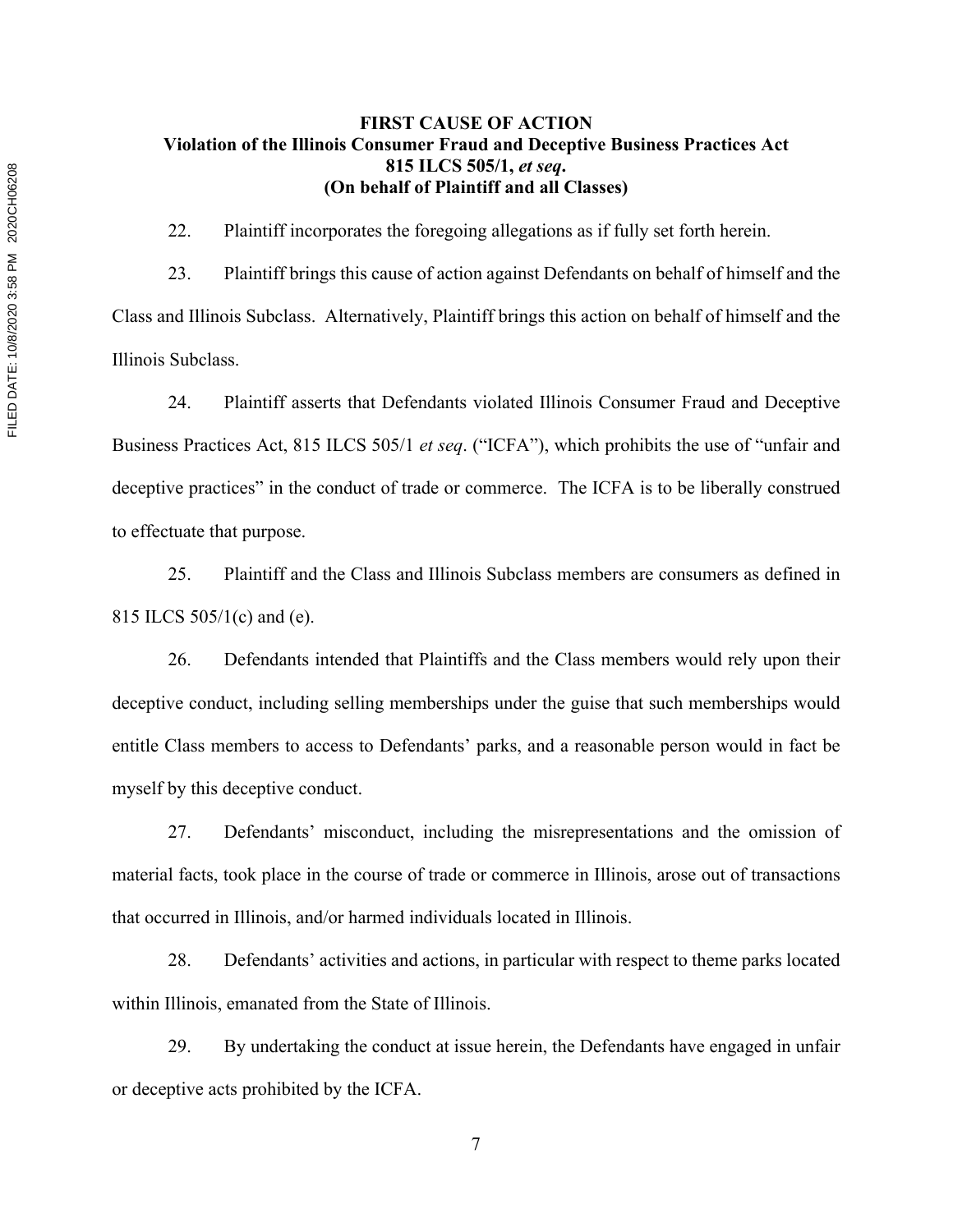30. If not for Defendants' deceptive and unfair acts, including Defendants' false and misleading advertising of the memberships as purportedly giving customers access to Defendants' parks, as alleged herein, Plaintiffs and the Class members would not have purchased the memberships or would have paid significantly less for them.

31. Defendants, at all relevant times, knew or should have known that Plaintiff and the Class members did not know and could not have reasonably discovered their deceptive and unfair acts prior to their purchases of the memberships.

32. As a direct and proximate result of Defendants' violations of the ICFA, Plaintiffs and the Class members sustained damages in an amount to be proven at trial.

33. In addition, Defendants' conduct showed malice, motive, and the reckless disregard of the truth such that on account of Defendants' conduct, Plaintiff and the Class members seek statutory and actual damages, punitive damages, injunctive relief, attorneys' fees and costs, and all other relief allowed under the ICFA.

## **SECOND CAUSE OF ACTION Violation of the Illinois Uniform Deceptive Trade Practices Act 815 ILCS § 510/2,** *et seq***. (On behalf of Plaintiff and all Classes)**

34. Plaintiff incorporates the foregoing allegations as if fully set forth herein.

35. Plaintiff brings this cause of action against Defendants on behalf of himself and the Class and Illinois Subclass. Alternatively, Plaintiff brings this action on behalf of himself and the Illinois Subclass.

36. Defendants are "persons" as defined by 815 ILCS §§ 510/1(5).

37. Defendants engaged in deceptive trade practices in the conduct of their business, in violation of 815 ILCS  $\S$  5  $\frac{510}{2}$ (a), including knowingly advertising and selling memberships knowing that customers would not have access to Defendants' parks, that Defendants are unable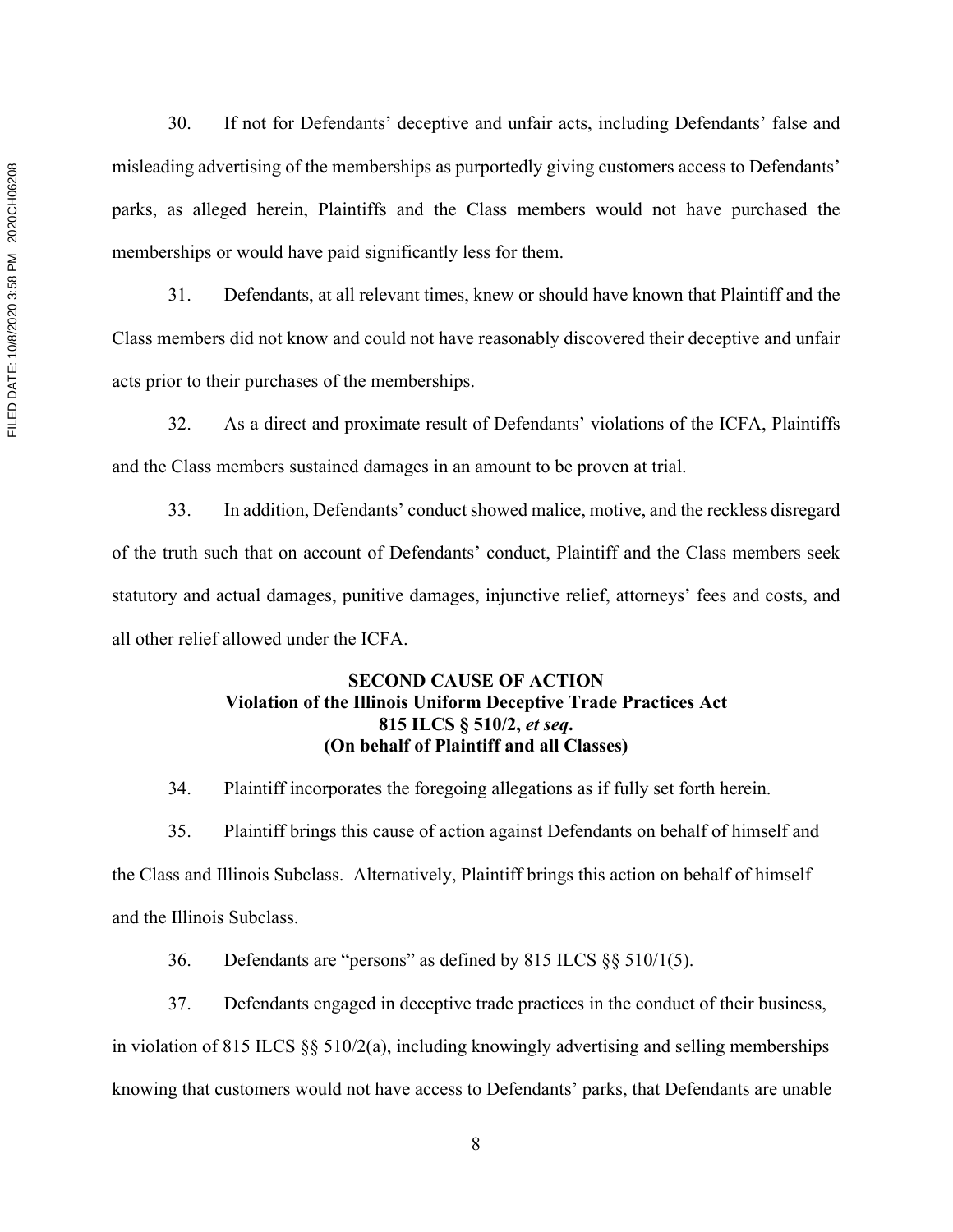to keep or enforce promises to customers of giving access to their parks, and did not have adequate protocols, oversight, or control in place to ensure that those promises are kept to consumers.

38. Defendants representations and omissions were material because they were likely to deceive reasonable consumers.

39. The above unfair and deceptive practices and acts by Defendants were immoral, unethical, oppressive, and unscrupulous. The acts caused substantial injury to Plaintiff and Class members that they could not reasonably avoid; this substantial injury outweighed any benefits to consumers or to competition.

40. As a direct and proximate result of Defendants' deceptive acts and practices, Plaintiff and Class members have suffered and will continue to suffer injury, ascertainable losses of money or property, and monetary and non-monetary damages, including from not receiving the benefit of their bargain in purchasing the memberships.

41. Plaintiff is entitled to such injunctive relief to ensure that Defendant stops charging its customers fees while its parks are closed.

42. Plaintiff and Class members seek all relief allowed by law, including injunctive relief, damages, and reasonable attorney's fees.

#### **THIRD CAUSE OF ACTION Breach of Express Warranty (On behalf of Plaintiff and all Classes)**

43. Plaintiff incorporates the foregoing allegations as if fully set forth herein.

44. Plaintiff brings this cause of action against Defendants on behalf of himself and the Class and Illinois Subclass. Alternatively, Plaintiff brings this action on behalf of himself and the Illinois Subclass.

45. In connection with the sale of park memberships, Defendants issue an express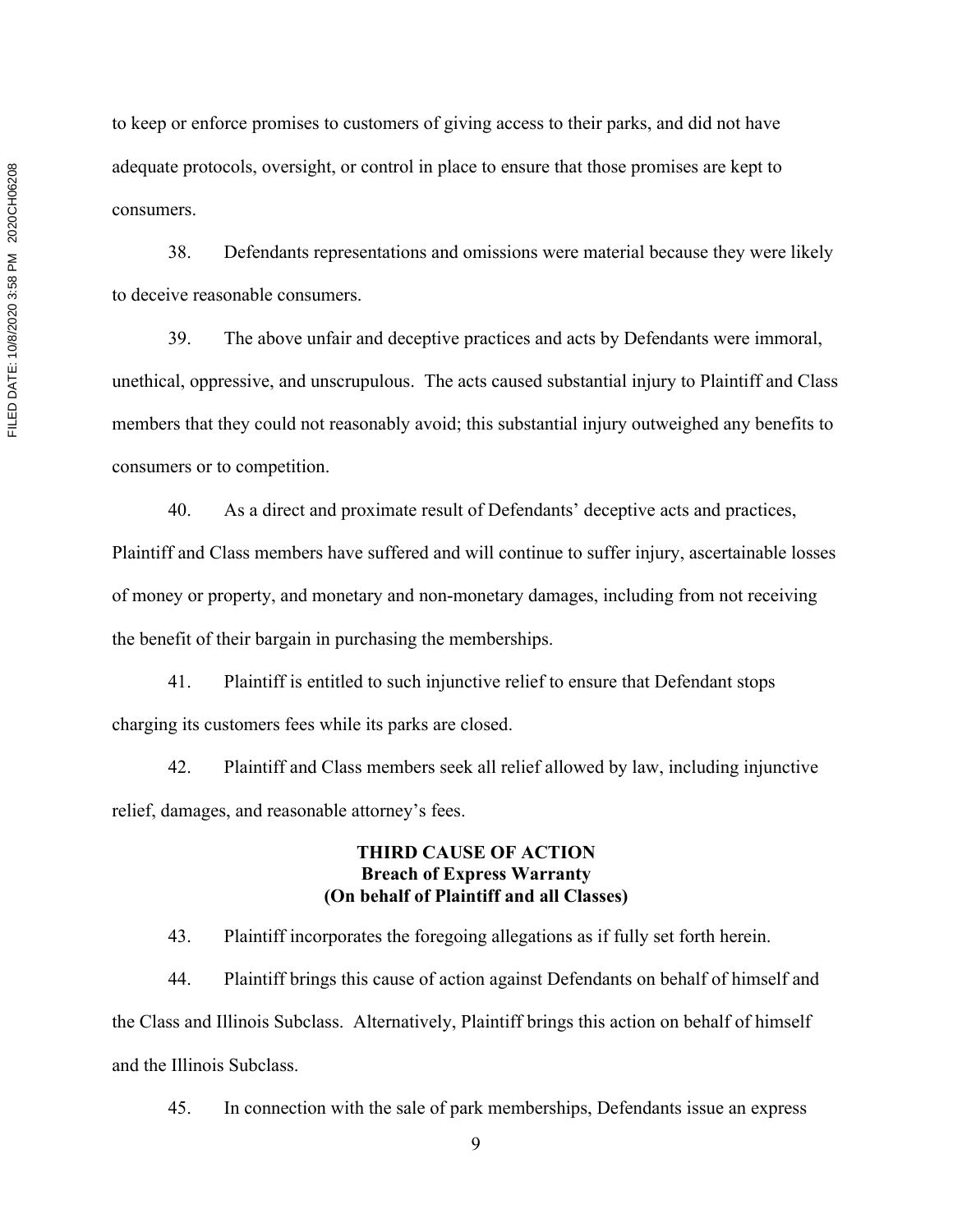warranty that Defendants' parks are accessible every day of the year, excluding select holidays, or, at select parks, during every day of the relevant season.

46. Defendants' affirmation of fact and promise in Defendants' marketing and signage became part of the basis of the bargain between Defendants and Plaintiff and Class members, thereby creating express warranties that the services would conform to Defendants' affirmation of fact, representations, promise, and description.

47. Defendants breached their express warranty because Defendants' parks are not accessible every day of the year, and not available through the relevant seasons. In fact, Defendants charged customers the full amount of the monthly fees while 100 percent of their parks were closed, and while the vast majority remain closed to this day.

48. Plaintiff and the Class members were injured as a direct and proximate result of Defendants' breach because: (a) they would not have purchased or paid for Defendants' park memberships absent Defendants' representations and omission of a warning that it would continue charging customers' credit cards and debit cards while all parks nationwide were closed; (b) they would not have purchased park memberships on the same terms absent Defendants' representations and omissions; (c) they paid a price premium for Defendants' park membership based on Defendants' misrepresentations and omissions; and (d) Defendants' park memberships did not have the characteristics, benefits, or quantities as promised.

### **FOURTH CAUSE OF ACTION Negligent Misrepresentation (On behalf of Plaintiff and all Classes)**

49. Plaintiff incorporates the foregoing allegations as if fully set forth herein.

50. Plaintiff brings this cause of action against Defendants on behalf of himself and the Class and Illinois Subclass. Alternatively, Plaintiff brings this action on behalf of himself and the Illinois Subclass.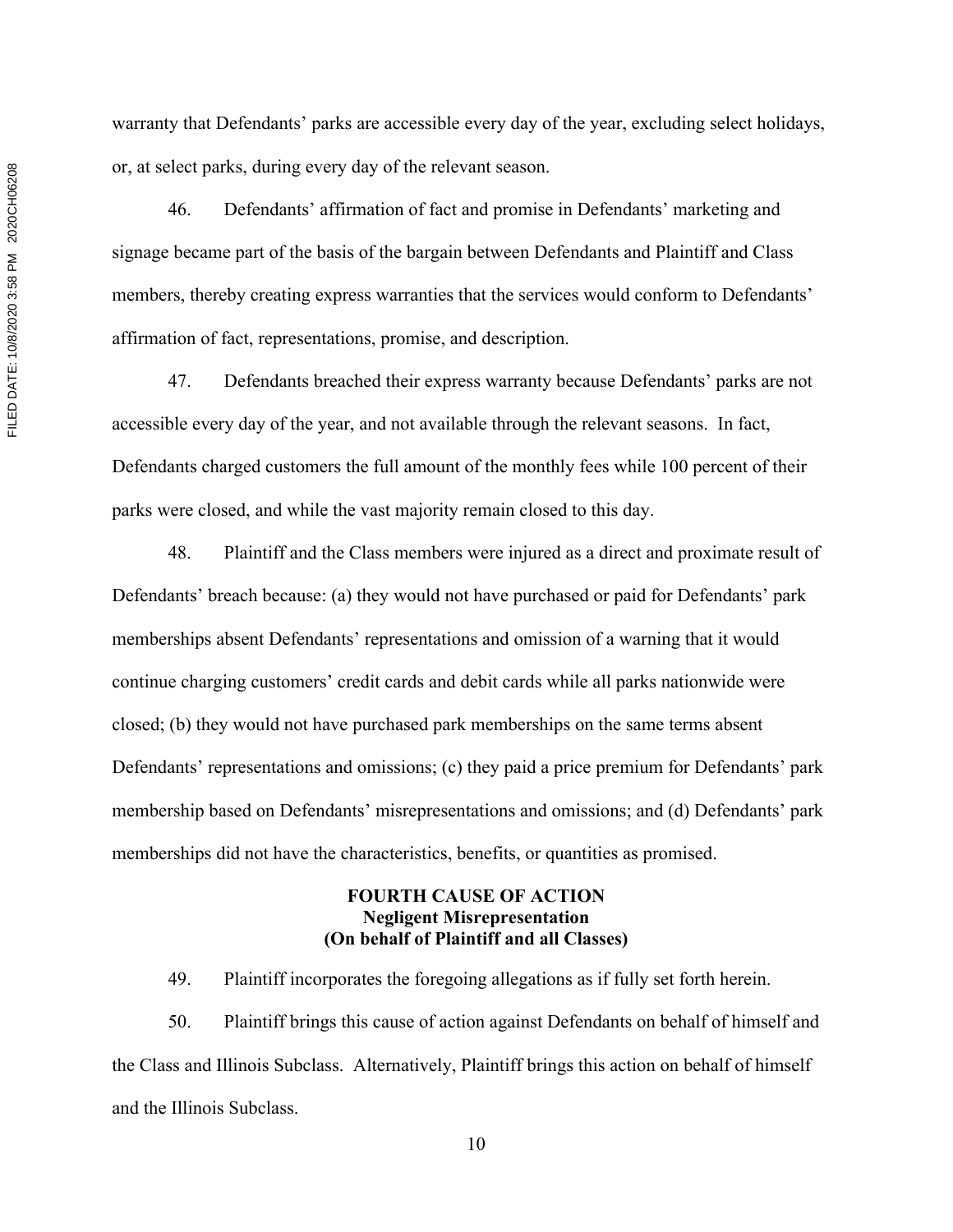51. As discussed above, Defendants misrepresented t hat Defendants' parks are accessible every day of the year, excluding select holidays, or, at select parks, during every day of the relevant season. However, Defendants in fact charged full price for monthly memberships even when 100 percent of their parks were closed to the public.

52. At the time Defendants made these representations, Defendants knew or should have known that these representations were false or made them without knowledge of their truth or veracity.

53. At an absolute minimum, Defendants negligently misrepresented and/or negligently omitted material facts about their park memberships and services.

54. The negligent misrepresentations and omissions made by Defendants, upon which Plaintiff and Class members reasonably and justifiably relied, were intended to induce and actually induced Plaintiff and Class members to purchase Defendants' park memberships.

55. Plaintiff and Class members would not have purchased Defendants' park memberships, or would not have purchased the services on the same terms, if the true facts had been known.

56. The negligent actions of Defendants caused damage to Plaintiff and Class members, who are entitled to damages and other legal and equitable relief as a result.

## **FIFTH CAUSE OF ACTION Fraud (On behalf of Plaintiff and all Classes)**

57. Plaintiff incorporates the foregoing allegations as if fully set forth herein.

58. Plaintiff brings this cause of action against Defendants on behalf of himself and the Class and Illinois Subclass. Alternatively, Plaintiff brings this action on behalf of himself and the Illinois Subclass.

59. As discussed above, Defendants misrepresented that Defendants' parks are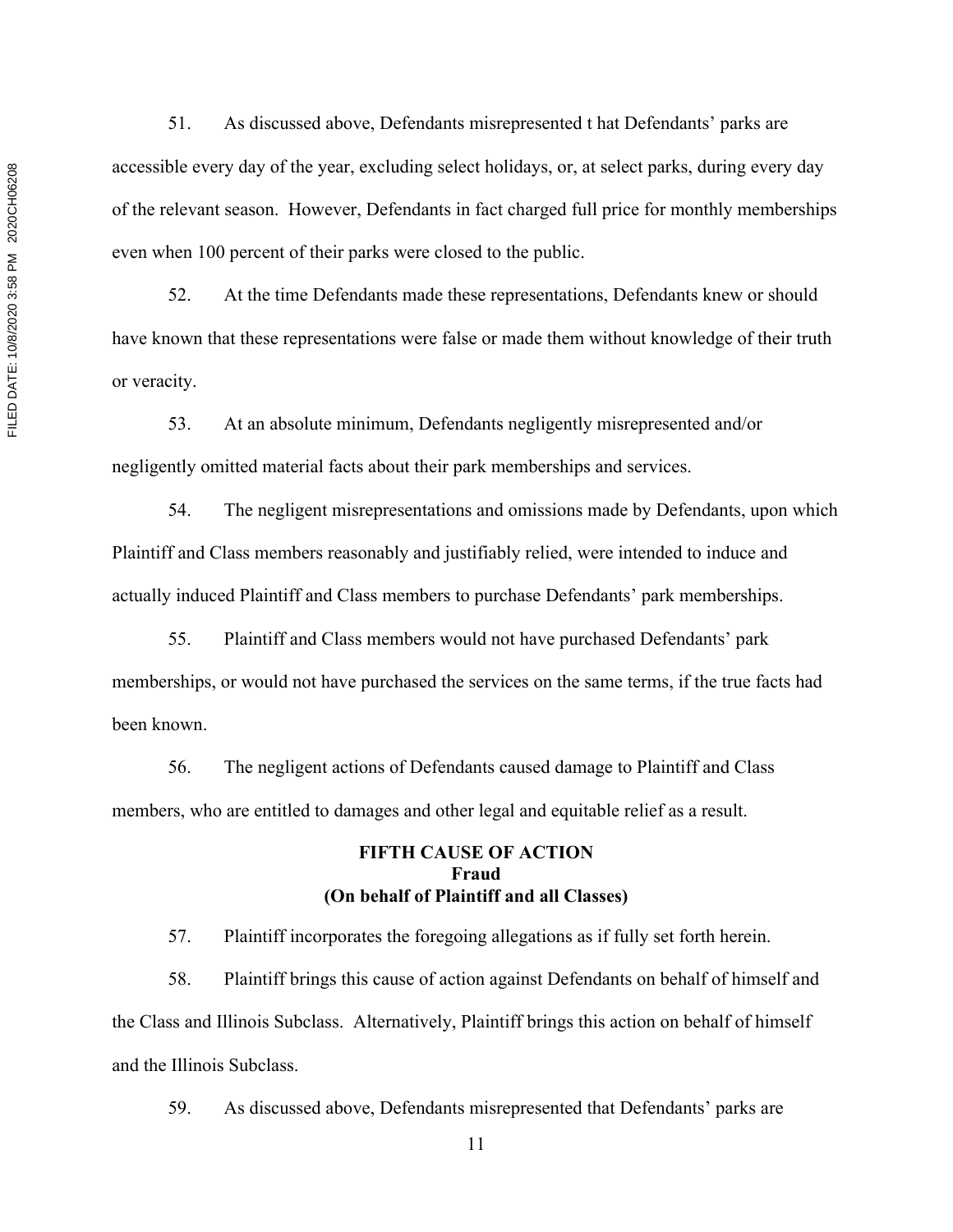accessible every day of the year, excluding select holidays, or, at select parks, during every day of the relevant season. However, Defendants in fact charged full price for monthly memberships even when 100 percent of their parks were closed to the public.

60. The misrepresentations and omissions made by Defendants, upon which Plaintiff and Class members reasonably and justifiably relied, were intended and actually induced Plaintiff and Class members to purchase Defendants' park memberships.

61. The fraudulent actions of Defendants caused damage to Plaintiff and Class members, who are entitled to damages and other legal and equitable relief as a result.

## **SIXTH CAUSE OF ACTION Unjust Enrichment (On behalf of Plaintiff and all Classes)**

62. Plaintiff incorporates the foregoing allegations as if fully set forth herein.

63. Plaintiff brings this cause of action against Defendants on behalf of himself and the Class and Illinois Subclass. Alternatively, Plaintiff brings this action on behalf of himself and the Illinois Subclass.

64. Plaintiff and members of the Class conferred benefits on Defendants by paying, and being charged, membership fees while 100 percent of Defendants' parks were closed.

65. Defendants have knowledge of such benefits.

66. Defendants have been unjustly enriched in retaining the revenues derived from Plaintiff and Class members' membership fees. Retention of those moneys under these circumstances is unjust and inequitable because Defendants are charging their customers full price while their parks remain closed. These misrepresentations and charges caused injuries to Plaintiff and members of the Class because they would not have paid Defendants' membership fees had the true facts been known.

67. Because Defendants' retention of the non-gratuitous benefits conferred on them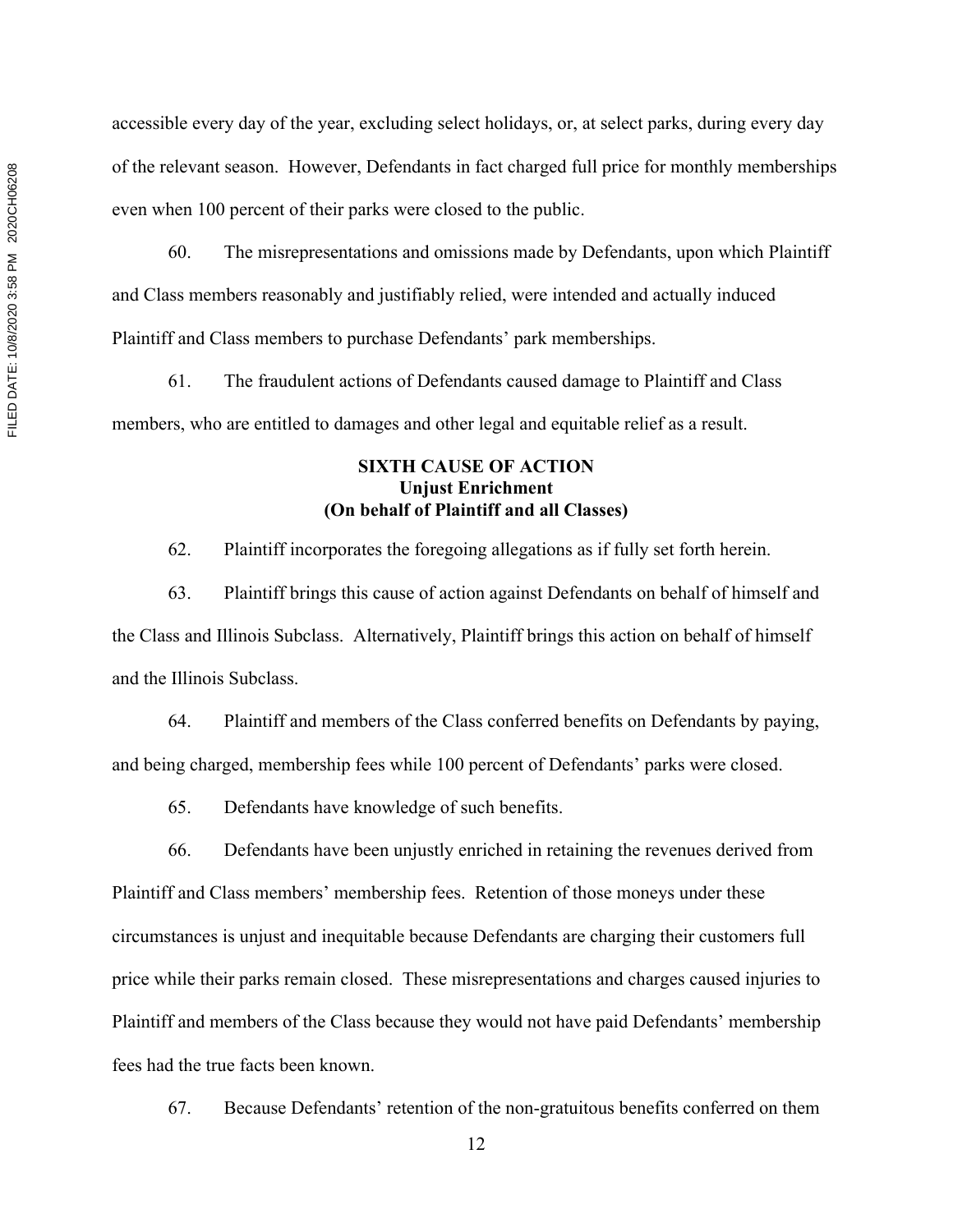by Plaintiff and members of the Class is unjust and inequitable, Defendants must pay restitution to Plaintiff and members of the Class for their unjust enrichment, as ordered by the Court.

## **SEVENTH CAUSE OF ACTION Money Had And Received (On behalf of Plaintiff and all Classes)**

68. Plaintiff incorporates the foregoing allegations as if fully set forth herein.

69. Plaintiff brings this cause of action against Defendants on behalf of himself and the Class and Illinois Subclass. Alternatively, Plaintiff brings this action on behalf of himself and the Illinois Subclass.

70. Defendants received money in the form of membership fees that were intended to be used for the benefit of Plaintiff and the Class, those membership fees were not used for the benefit of Plaintiff and the Class, and Defendants have not given back or refunded the wrongfully obtained money and membership fees to Plaintiff and the Class.

71. Defendants obtained roughly money in the form of membership fees that were intended to be used to provide park access to Plaintiff and the Class. However, Defendants have retained all of the membership fees while 100 percent of their parks were and remain closed.

#### **EIGHTH CAUSE OF ACTION Conversion (On behalf of Plaintiff and all Classes)**

72. Plaintiff incorporates the foregoing allegations as if fully set forth herein.

73. Plaintiff brings this cause of action against Defendants on behalf of himself and the Class and Illinois Subclass. Alternatively, Plaintiff brings this action on behalf of himself and the Illinois Subclass.

74. Plaintiff and members of the Class had a right to retain their membership fees while all of Defendants' parks were and remain closed; Defendants intentionally charged Plaintiff's and Class members' debit and credit cards in the full amount of the monthly

FILED DATE: 10/8/2020 3:58 PM 2020CH06208 FILED DATE: 10/8/2020 3:58 PM 2020CH06208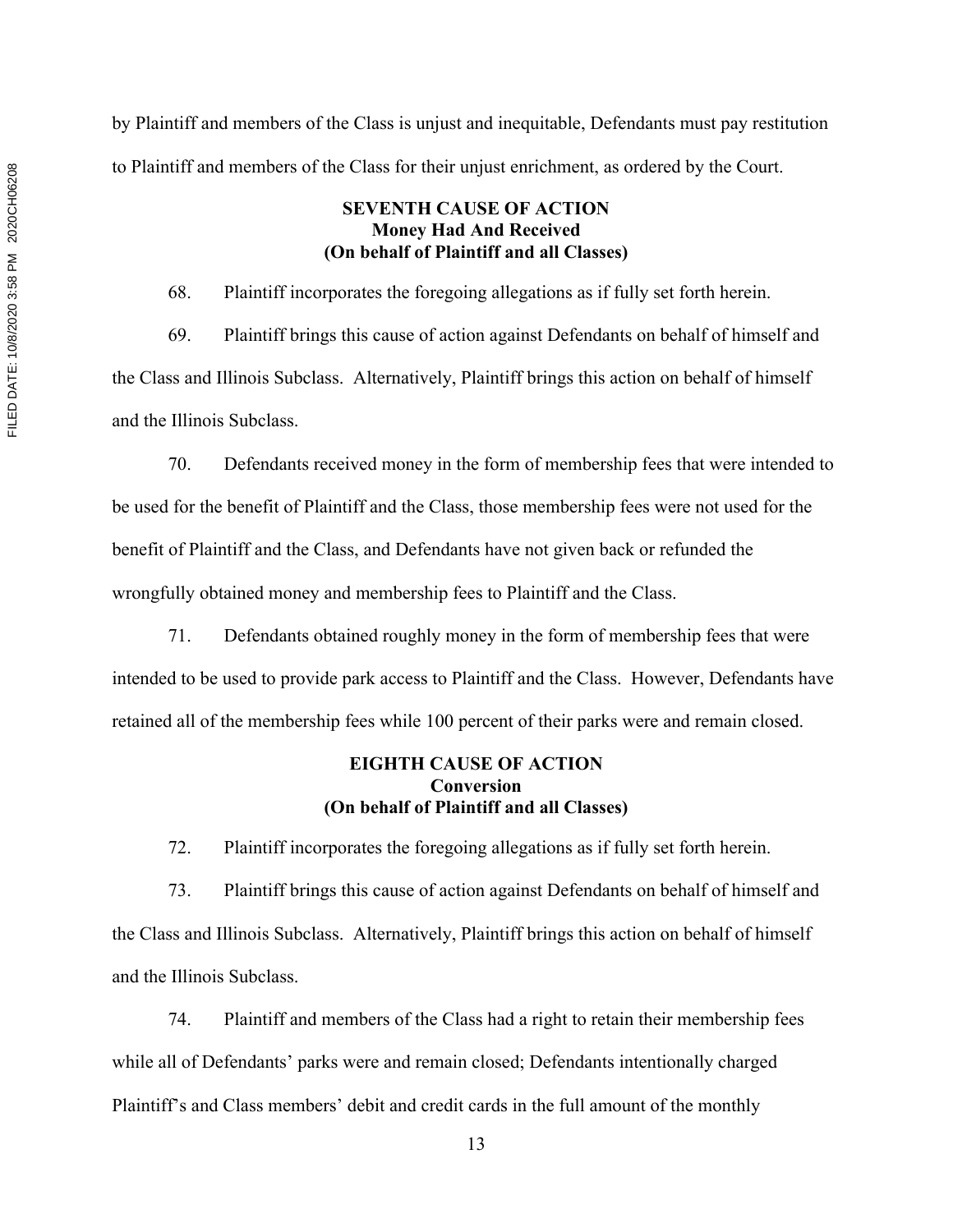membership fees while Defendants' parks were closed; Plaintiff and Class members did not consent to Defendants charging of their debit and credit cards while Defendants' parks are closed; Plaintiff and Class members were harmed through Defendants' charging of their debit and credit cards; Defendants' conduct was a substantial factor in causing Plaintiff's and Class members' harm.

### **NINTH CAUSE OF ACTION Breach Of Contract (On behalf of Plaintiff and all Classes)**

75. Plaintiff incorporates the foregoing allegations as if fully set forth herein.

76. Plaintiff brings this cause of action against Defendants on behalf of himself and the Class and Illinois Subclass. Alternatively, Plaintiff brings this action on behalf of himself and the Illinois Subclass.

77. Defendants entered into contracts with Plaintiff and Class members to provide access to park facilities in exchange for the payment of membership fees. Defendants have breached these contracts by continuing to charge Plaintiff's and Class members' debit and credit cards while 100 percent of the parks were closed. Plaintiff and Class members have suffered an injury through the payment of membership fees while not having access to Defendants' parks.

## **PRAYER FOR RELIEF**

 **WHEREFORE**, Plaintiff, on behalf of himself individually and the respective Classes, respectfully requests that this Court issue an order:

A. Certifying this case as a class action on behalf of the Classes defined above, appointing Plaintiff as representative of the Classes, and appointing his counsel as class counsel;

B. Declaring that Defendants' actions, as described herein, constitute violations of the laws and statutes cited herein;

C. Awarding injunctive and other equitable relief as is necessary to protect the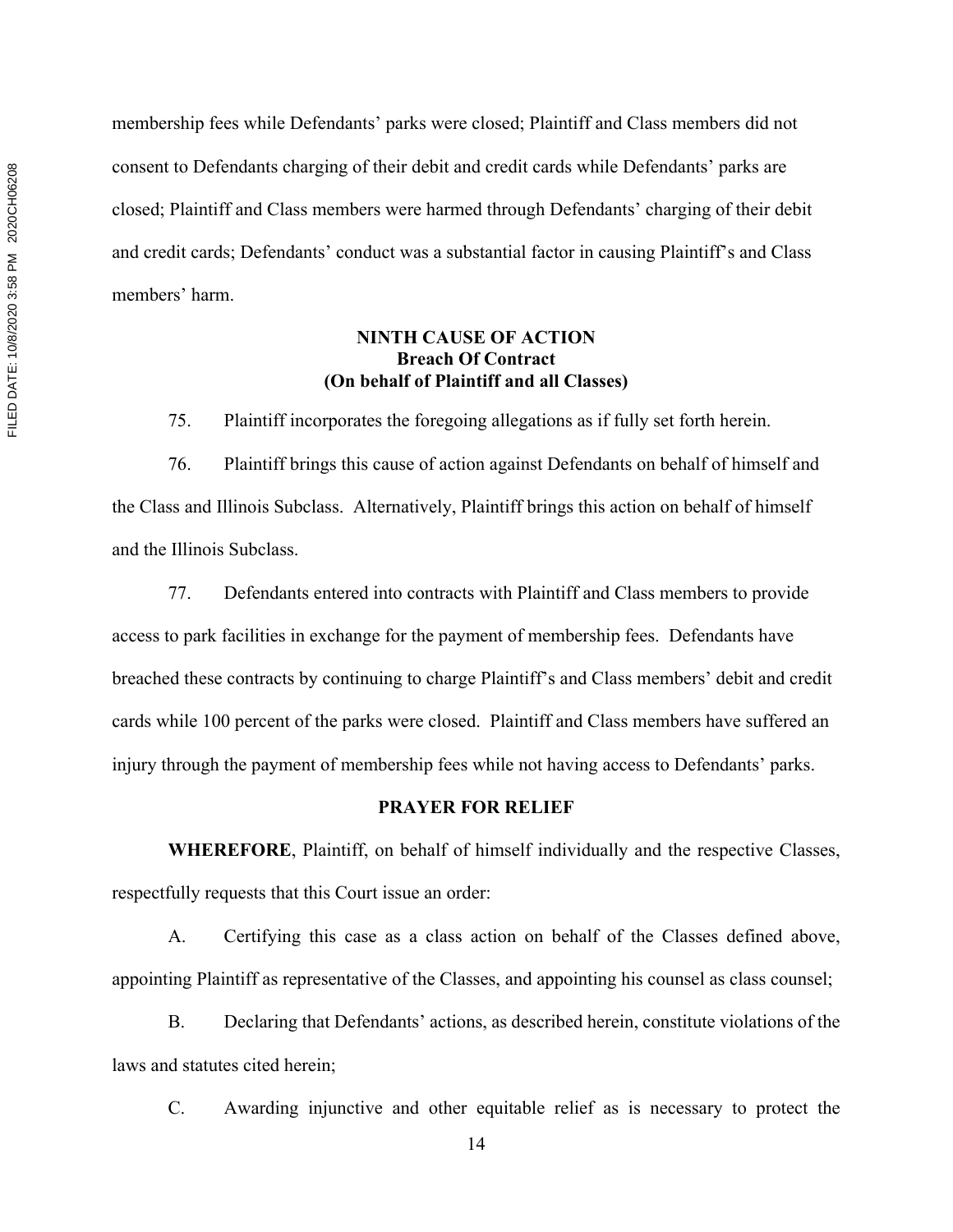interests of Plaintiff and the Classes, including, among other things;

D. Awarding Plaintiff and the Classes their reasonable litigation expenses and attorneys' fees;

E. Awarding Plaintiff and the Classes pre- and post-judgment interest, to the extent allowable; and,

F. Awarding such other and further relief as equity and justice may require.

# **JURY DEMAND**

Plaintiff requests a trial by jury of all claims that can so be tried.

Respectfully Submitted,

**RYAN STRASSBURGER**, individually, and on behalf of all others similarly situated,

Dated: October 8, 2020

By: s/ Michael Aschenbrener One of Plaintiff's Attorneys

Michael Aschenbrener (masch@kamberlaw.com) **KamberLaw, LLC** 220 N. Green Street Chicago, Illinois 60607 Tel: 212-920-3072 Fax: 573-341-8548 Firm No. 62824

Scott Kamber (skamber@kamberlaw.com) (*pro hac vice* application forthcoming) **KamberLaw, LLC** 201 Milwaukee Street, Suite 200 Denver, CO 80206 Tel: 212-920-3072 Fax: 573-341-8548

Yeremey Krivoshey (ykrivoshey@bursor.com) (*pro hac vice* application forthcoming) Frederick J. Klorczyk III (fklorczyk@bursor.com) (*pro hac vice* application forthcoming) **Bursor & Fisher, P.A.** 1990 North California Boulevard, Suite 940 Walnut Creek, CA 94596